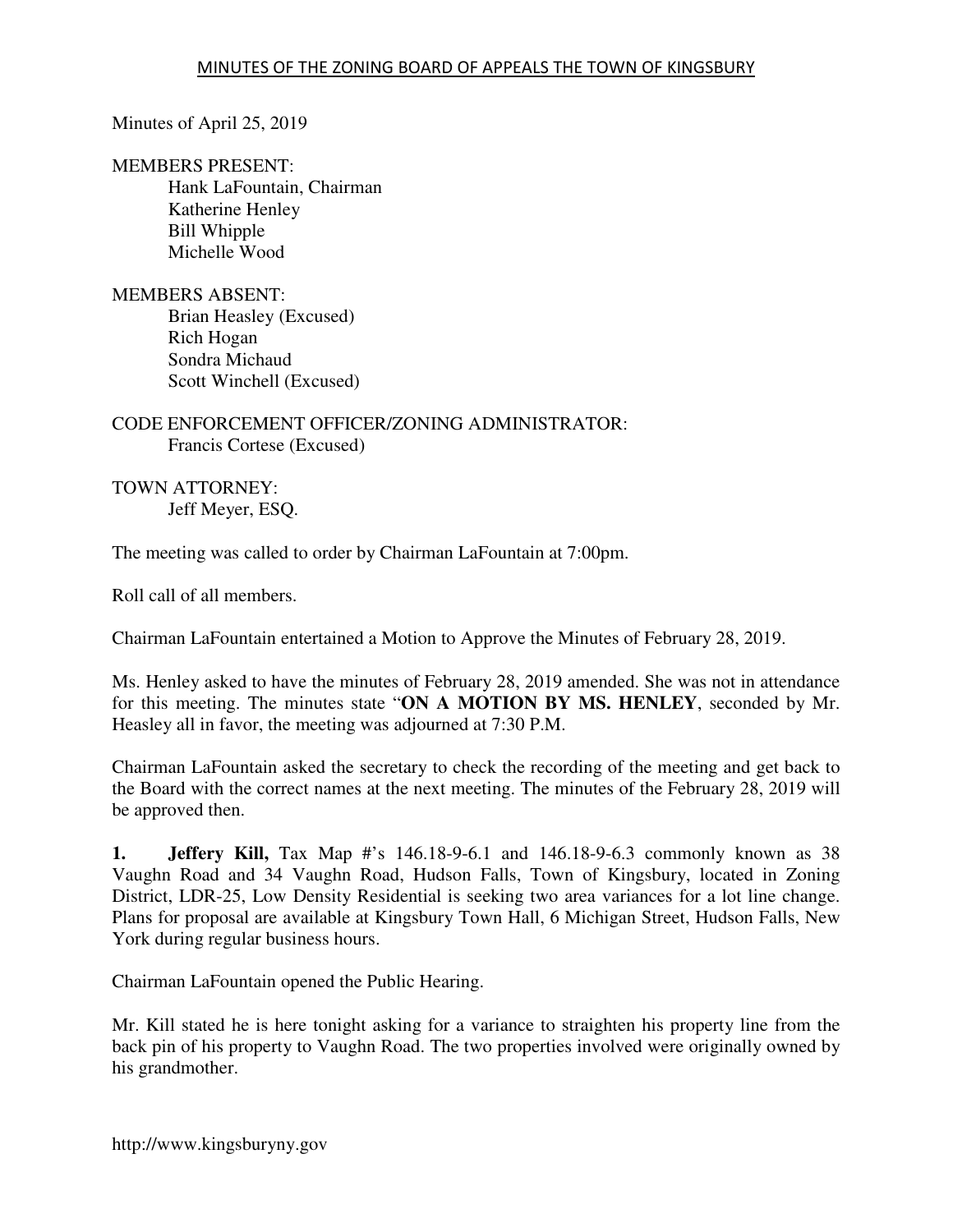### MINUTES OF THE ZONING BOARD OF APPEALS THE TOWN OF KINGSBURY

Zoning Board of Appeals April 25, 2019 Page 2 of 4

The piece of property Mr. Kill is gaining is owned by Margaret Howard. She gave him couple of years ago.

Ms. Wood questioned Mr. Kill where is the lot line that will give 13.9' relief on the south west corner of 38 Vaughn Road and 16.4' relief at the north west corner of 34 Vaughn Road on the Short Environmental Assessment Form.

Attorney Meyer stated this is the distance between the build and property line. The 16.9' is on the house giving the property and the 13.9 is one the house receiving the property.

Mr. Whipple questioned if the house is border line with the property at this time.

Mr. Kill responded the house is not. The concrete cement slab in front of his garage is.

Mr. Whipple stated he would make a motion to approve this application.

Attorney Meyer stated the two lots are already preexisting nonconforming. Essentially any moving of the property lines would require a variance request.

Discussion ensued with questions being answered by the applicant.

There being no comments from the public, the public hearing was closed.

The Board then reviewed the proposed resolution.

## **ZONING BOARD OF APPEALS OF THE TOWN OF KINGSBURY COUNTY OF WASHINGTON, STATE OF NEW YORK**

Resolution No. 1 of April 2019 Adopted April 25, 2019

Introduced by MR. WHIPPLE who moved its adoption

Seconded by MS. HENLEY

## **RESOLUTION APPROVING AREA VARIANCES REQUESTED BY JEFFREY S. KILL and MARGARET HOWARD**

http://www.kingsburyny.gov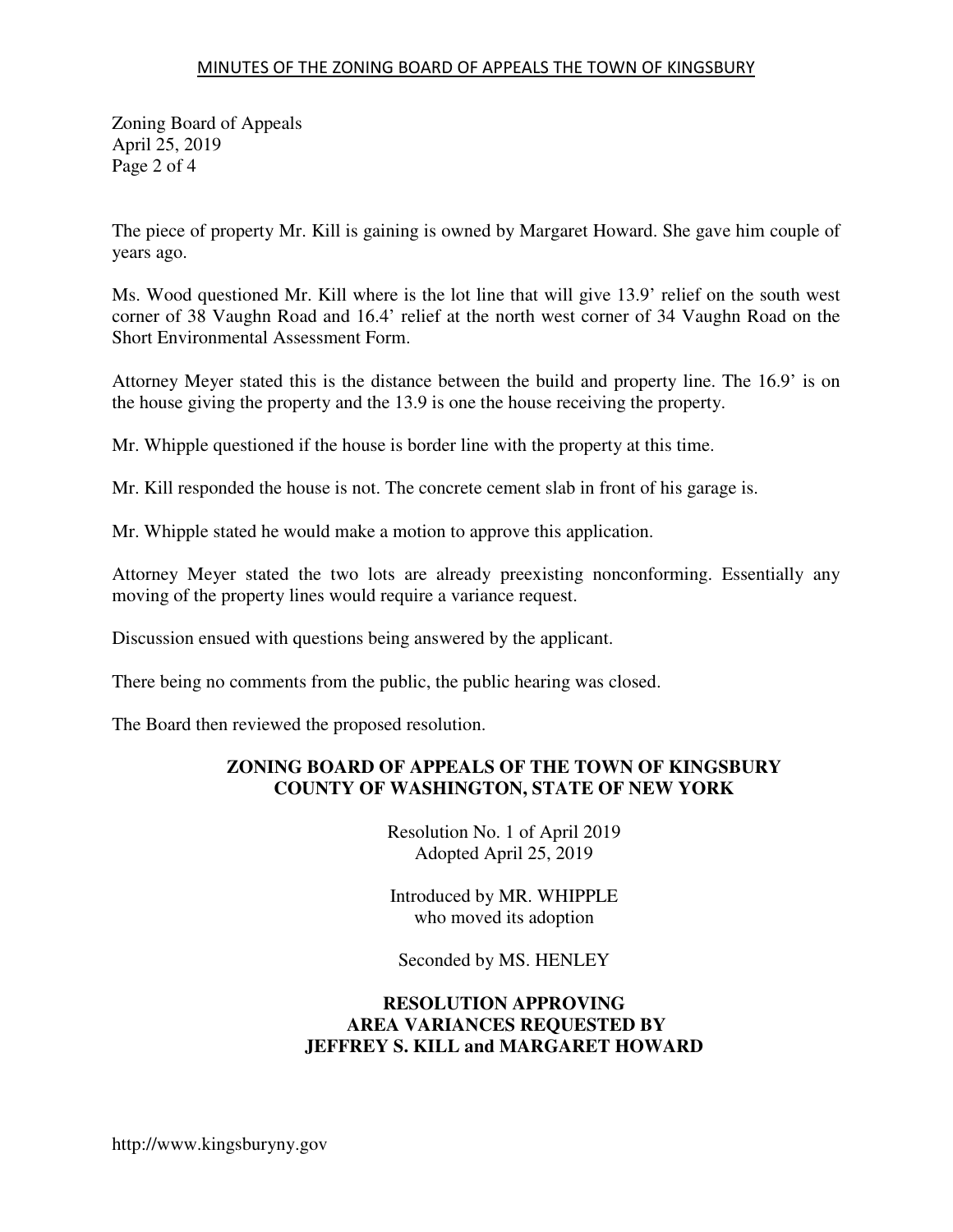Zoning Board of Appeals April 25, 2019 Page 3 of 4

> **WHEREAS**, pursuant to the Chapter 280 of the Code of the Town of Kingsbury, the Town of Kingsbury Zoning Board of Appeals (hereafter the "ZBA") is authorized and empowered issue variances in accordance with said Zoning Ordinance and Section 267-b of the Town Law;

**WHEREAS,** Margaret Howard and Jeffrey S. Kill (hereafter the "Applicant"), have requested two area variances relative to a lot line adjustment for their adjoining property located at 38 and 34 Vaughn Road, identified as Tax Map Numbers 146.18-9- 6.1 and 146.18-9-6.3 located in the LDR-25 Zoning District of the Town of Kingsbury; and

**WHEREAS**, the Applicants request requires two variances from the side yard setback requirements found in Section 280-22 G (2) of the Code of the Town of Kingsbury, whereby a minimum of 25 feet is required; and

**WHEREAS**, in accordance with the State Environmental Quality Review Act (hereafter "SEQRA"), the requested variance is a Type II action; and

**WHEREAS**, a public hearing was duly held on the requested variances at which time the Applicant and members of the public were entitled to comment on the requested variances; and

**WHEREAS**, the ZBA has reviewed the Application and supporting materials, and has taken into consideration the comments from the public, and has reviewed the criteria found in Town Law Section 267-b.

## **NOW THEREFORE BE IT RESOLVED**:

 Section 1. Considering the area variance requirements, in considering the benefit to the Applicant if the variance is granted, as weighed against the detriment to the health, safety and welfare of the neighborhood or community by such grant, while noting that the ZBA must grant the minimum variance that it shall deem necessary and adequate and at the same time preserve and protect the character of the neighborhood and the health, safety and welfare of the community, the ZBA hereby APPROVES the application and finds the following:

(a) Will an undesirable change be produced in the character of the neighborhood or will a detriment to nearby properties be created by the granting of the area variance?